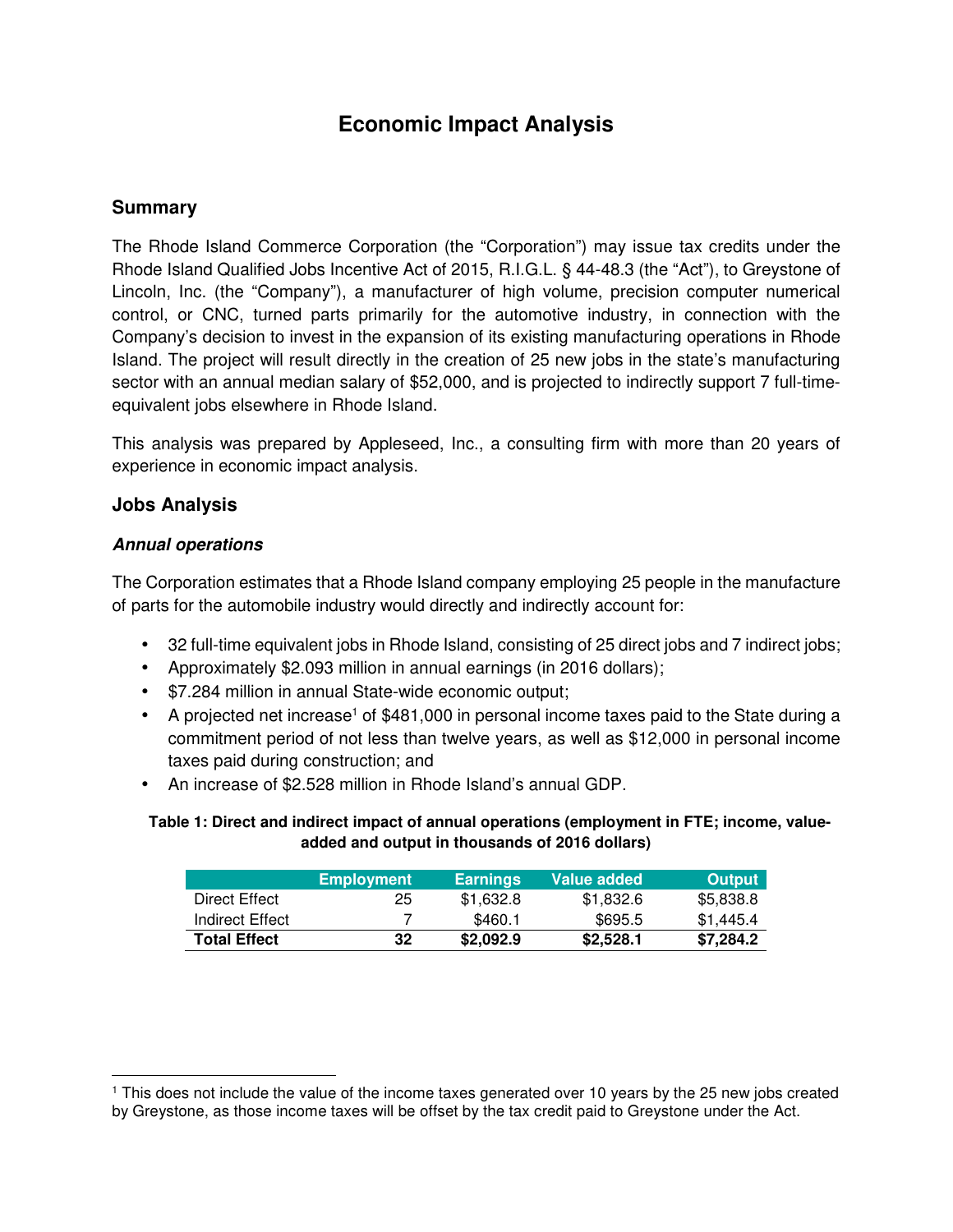Fringe benefits associated with the direct jobs are expected to include medical and dental insurance, a 401(k) plan, life insurance, supplemental life insurance, accidental death and dismemberment insurance, and disability insurance.

To fill these jobs, the Company will advertise and recruit locally, recruit from local technical schools, recruit from engineering programs locally as well as top programs nationally, and attend regional/East Coast military hiring conferences.

## **Construction**

 $\overline{a}$ 

Based on a conservative budget estimate for design and construction for the Company to expand its Lincoln facility in Rhode Island, the Corporation estimates that spending on design and construction will directly and indirectly generate:

- $\bullet$  6 person-years<sup>2</sup> of work in Rhode Island;
- Approximately \$336,100 in earnings;
- $\bullet$  \$897,300 in State-wide economic output<sup>3</sup>;
- A projected one-time increase of approximately \$12,000 in personal income taxes paid to the State during construction; and
- A one-time increase of \$432,000 in Rhode Island's GDP.

These impacts are summarized below in Table 2. The project's *direct impact* is the impact of the company's direct spending on design and construction. Its indirect impact is the effect of spending by the architect and the contractor for goods and services (insurance, construction materials, etc) purchased from other Rhode Island businesses. The *induced impact* (the impact associated with household spending by Rhode islanders employed on the project) is not included in this analysis.

#### **Table 2: Direct and indirect impact of construction spending (employment in person-years; income, value-added and output in thousands of 2016 dollars)**

|                     | <b>Employment</b> | <b>Earnings</b> | Value added | <b>Output</b> |
|---------------------|-------------------|-----------------|-------------|---------------|
| Direct Effect       |                   | \$293.1         | \$367.7     | \$775.0       |
| Indirect Effect     |                   | \$43.0          | \$64.3      | \$122.3       |
| <b>Total Effect</b> |                   | \$336.1         | \$432.0     | \$897.3       |

The duration of the construction jobs created directly by the Company is expected to be no more than six months. (The estimate of 5 person-years of direct employment shown in Table 2 is thus likely in practice to represent approximately 10 people employed for six months.)

Fringe benefits associated with these jobs are expected to be in accordance with industry norms, with the cost of such benefits generally ranging between 22 and 28 percent of wages. Workers

 $^{\text{2}}$  A person-year is equivalent to the time worked by one person who is employed full-time for a year. It could for example represent the work of two people who are each employed full-time for six months; or the work of one person who is employed half-time for two years.

 $^{\rm 3}$  Output is a measure of the total sales by Rhode Island companies (including the "sale" of labor by Rhode Island households) generated by the project.